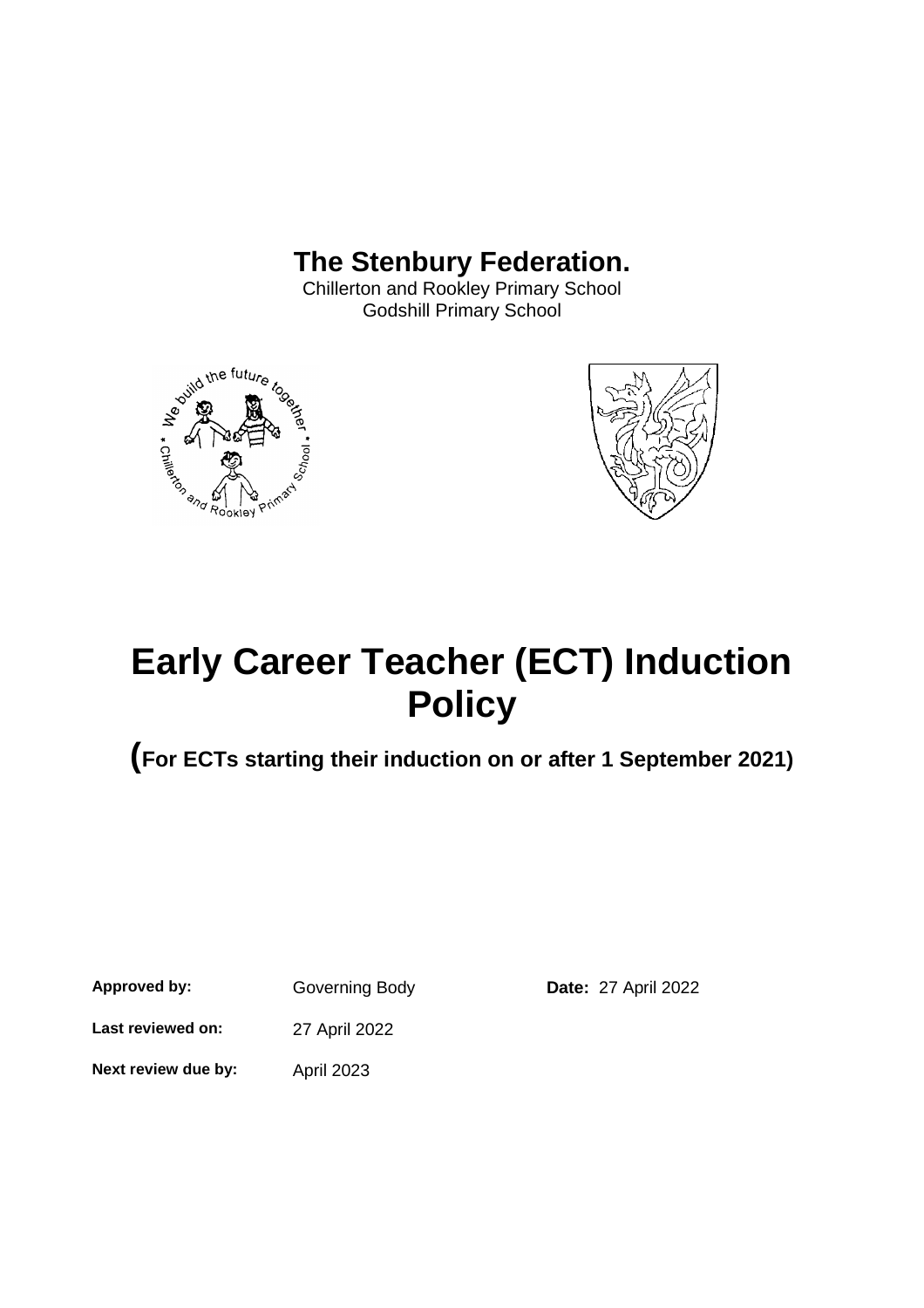# **1. Aims**

The school aims to:

- Run an ECT induction programme that meets all of the statutory requirements underpinned by the early career framework (ECF) from 1 September 2021
- Provide ECTs with a supportive environment that develops them and equips them with the tools to be effective and successful teachers
- Make sure all staff understand their role in the ECT induction programme

# **2. Newly qualified teacher (NQT) induction transitional arrangements**

This policy applies to ECTs who start their induction **on or after 1 September 2021**.

They have until 1 September 2023 to complete their induction within 3 terms (a single academic year) as outlined in previous NQT induction guidance. Where possible, at the discretion of the headteacher and appropriate body, we will also provide them with:

- An ECF-based induction for the remainder of the NQT's 1-year induction
- An induction mentor for the remainder of the NQT's 1-year induction

If they don't complete their induction by 1 September 2023, they will be required at this point to switch to the full ECT induction for the remainder of their induction period. Time already spent in induction will count towards the 2-year ECT induction period.

# **3. Legislation and statutory guidance**

This policy is based on:

- The Department for Education's (DfE's) statutory guidance Induction for early career teachers [\(England\)](https://www.gov.uk/government/publications/induction-for-early-career-teachers-england) from 1 September 2021
- The [Early career framework reforms](https://www.gov.uk/government/collections/early-career-framework-reforms)
- [The Education \(Induction Arrangements for School Teachers\) \(England\) Regulations 2012](http://www.legislation.gov.uk/uksi/2012/1115/contents/made)

The 'relevant standards' referred to below are the [Teachers' Standards.](https://www.gov.uk/government/publications/teachers-standards)

# **4. The ECT induction programme**

The induction programme will be underpinned by the ECF, enabling ECTs to understand and apply the knowledge and skills set out in the ECF.

Prior to the ECT serving their induction, the headteacher and appropriate body must agree that the post is suitable.

For a full-time ECT, the induction period will typically last for 2 academic years. Part-time ECTs will serve a full-time equivalent. Up to one term of continuous employment may count towards completion of the induction period.

The programme is quality assured by **Hampshire Advantage**, our 'appropriate body'.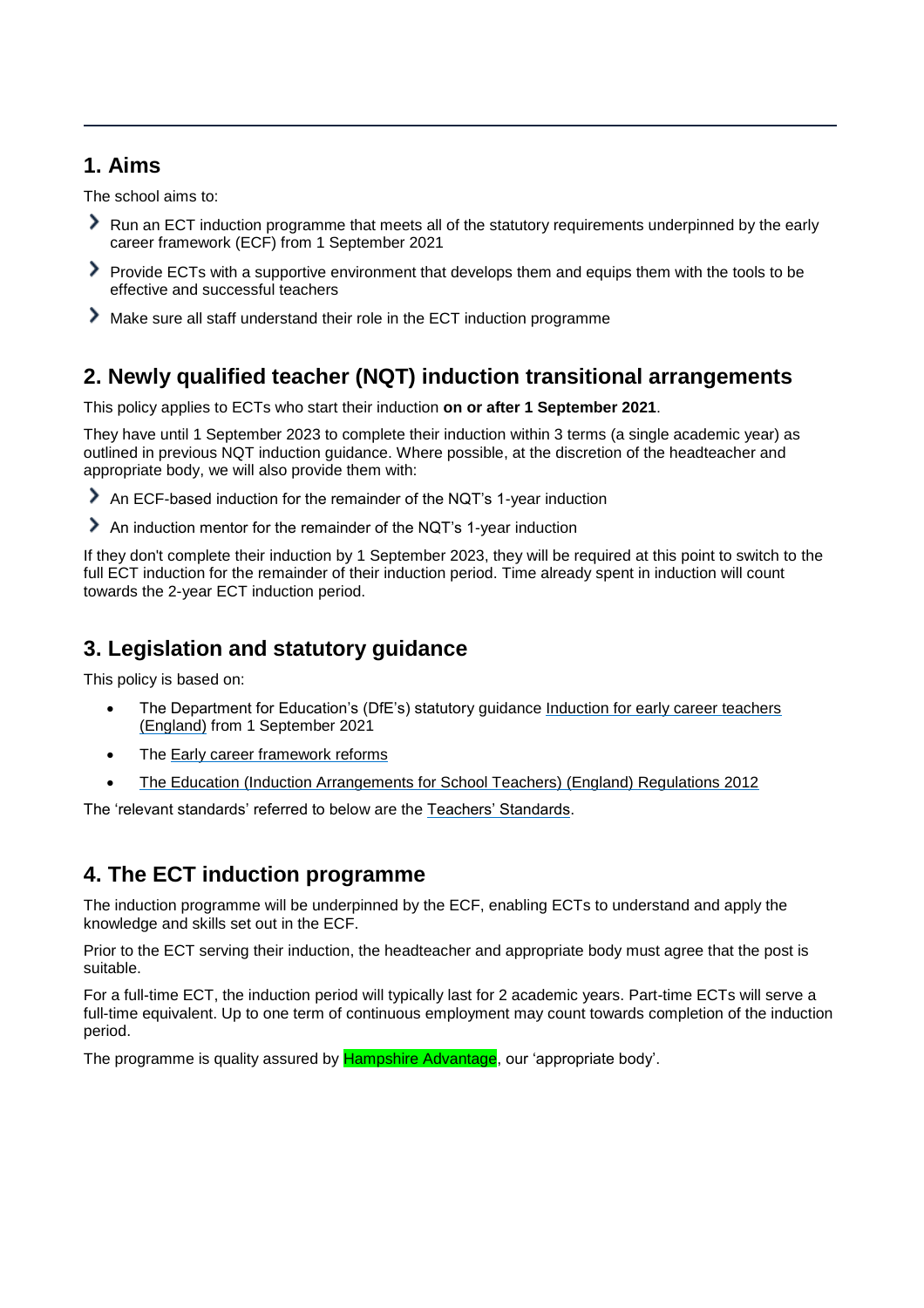#### **4.1 Posts for induction**

Each ECT will:

- Be provided with the necessary employment tasks, experience and support to enable them to demonstrate satisfactory performance against the relevant standards throughout, and by the end of, the induction period
- Have an appointed induction tutor, who will have qualified teacher status (QTS)
- Have an appointed induction mentor, who will have QTS
- Have a reduced timetable to allow them to undertake activities in their induction programme; in their first year, this will be no more than 90% of the timetable of our existing teachers on the main pay range, and in their second year, this will be no more than 95% of the timetable of our existing teachers on the main pay range
- Regularly teach the same class or classes
- Take part in similar planning, teaching and assessment processes to other teachers working in similar posts
- Not be given additional non-teaching responsibilities without appropriate preparation and support
- $\geq$  Not have unreasonable demands made upon them
- Not normally teach outside the age range and/or subjects they have been employed to teach
- Not be presented with unreasonably demanding pupil discipline problems on a day-to-day basis

#### **4.2 Support for ECTs**

We support ECTs with:

- Their designated induction tutor, who will provide day-to-day monitoring and support, and co-ordinate their assessments
- Their designated induction mentor, who will provide regular structured mentoring sessions and targeted feedback
- Observations of their teaching at regular intervals, and follow-up discussions with prompt and constructive feedback
- Regular professional reviews of their progress, to take place termly (except in terms where formal assessment is held), at which their induction tutor will review objectives and revise them in relation to the relevant standards and their current needs and strengths
- Chances to observe experienced teachers, either within the school or at another school with effective practice

#### **4.3 Assessments of ECT performance**

Formal assessment meetings will take place in the final term of the ECT's first year (term 3) and the final term of their second year (term 6), and will be carried out by the ECT's induction tutor and if appropriate, the Headteacher.

These meetings will be informed by clear and transparent evidence gathered from progress reviews during the preceding assessment period, and drawn from the ECT's work as a teacher and from their induction programme. Copies of the evidence relied on will be provided to the ECT and the appropriate body.

After each formal assessment meeting, a formal assessment report will be completed that clearly shows how the ECT is performing against the relevant standards. The headteacher will also recommend to the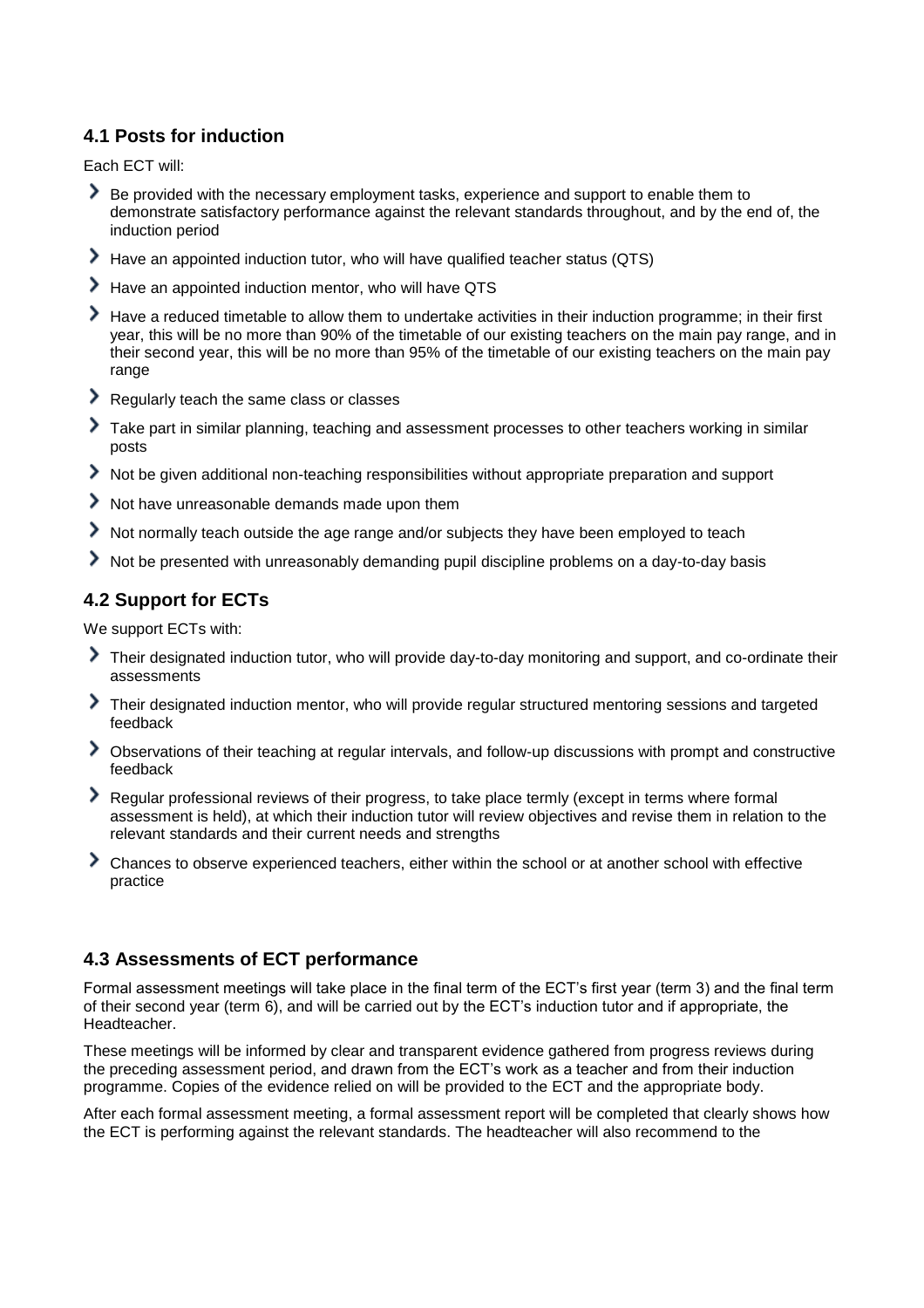appropriate body in the final assessment report at the end of the programme as to whether the ECT's performance is satisfactory against the relevant standards.

The ECT will add their own comments, and the formal assessment report will be signed by the headteacher, induction tutor and the ECT.

A copy of the formal assessment report will then be sent to the appropriate body. The final assessment report will be sent within 10 working days of the meeting, for the appropriate body to make the final decision on whether the ECT has passed their induction period.

In the event that the ECT leaves this post after completing one term or more but before the next formal assessment would take place, the induction tutor or headteacher should complete an interim assessment to ensure that the ECT's progress and performance since the last assessment is captured.

#### **4.4 At-risk procedures**

If it becomes clear during a termly progress review or at the first formal assessment point that the ECT is not making sufficient progress, additional monitoring and support measures will be put in place immediately, meaning:

- Areas in which improvement is needed are identified
- Appropriate objectives are set to guide the ECT towards satisfactory performance against the relevant standards
- An effective support programme is put in place to help the ECT improve their performance

The progress review record or formal assessment report will be shared with the appropriate body, alongside the support plan, for it to review.

If there are concerns about the ECT's progress during their subsequent progress reviews or formal assessment, as long as it is not the final formal assessment, the induction tutor or headteacher will discuss this with the ECT, updating objectives as necessary and revising the support plan for the next assessment period.

### **5. Roles and responsibilities**

#### **5.1 Role of the ECT**

The ECT will:

- Provide evidence that they have QTS and are eligible to start induction
- Meet with their induction tutor at the start of the programme to discuss and agree priorities, and keep these under review
- Agree with their induction tutor how best to use their reduced timetable allowance and guarantee engagement with their ECF-based induction
- Provide evidence of their progress against the relevant standards
- Participate fully in the monitoring and development programme
- Participate in scheduled classroom observations, progress reviews and formal assessment meetings
- Agree with their induction tutor the start and end dates of the induction period, and the dates of any absences from work during the period
- Keep copies of all assessment reports

**When the ECT has any concerns**, they will:

Raise these with their induction tutor as soon as they can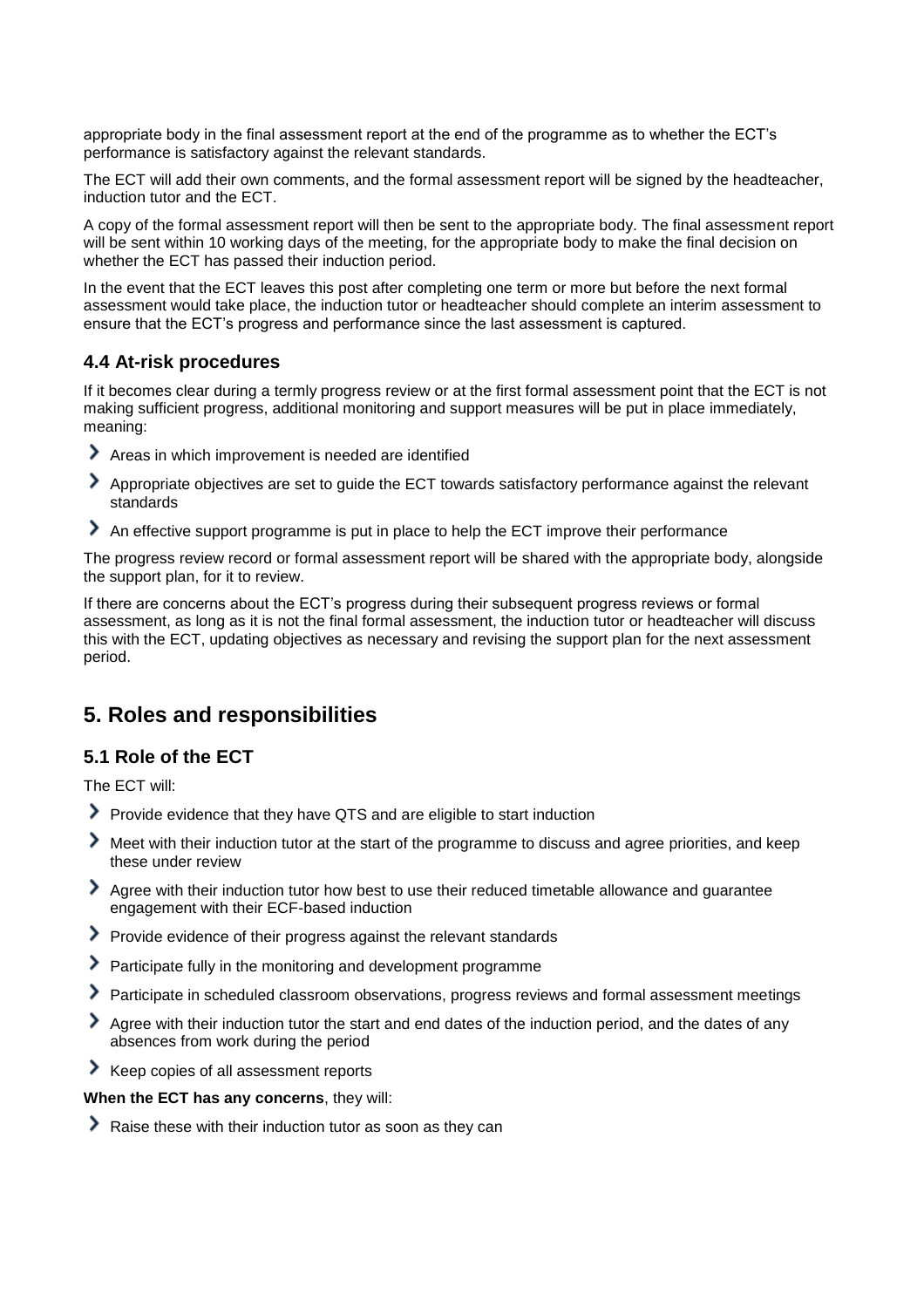Consult with their contact at the appropriate body at an early stage if there are difficulties in resolving issues with their induction tutor or within the school

#### **5.2 Role of the headteacher**

The headteacher will:

- Check that the ECT has been awarded QTS and whether they need to serve an induction period
- Agree, in advance of the ECT starting, who will act as the appropriate body
- Notify the appropriate body when an ECT is taking up a post and undertaking induction
- Make sure the ECT's post is suitable according to statutory guidance (see section 4.1 above)
- Make sure the induction tutor is appropriately trained and has sufficient time to carry out their role effectively
- Make sure the induction mentor is appropriately trained and has sufficient time to carry out their role effectively
- Make sure an appropriate ECF-based induction programme is in place
- Make sure the ECT's progress is reviewed regularly, including through observations and feedback of their teaching
- Make sure that formal assessments are carried out and reports completed and sent to the appropriate body
- Maintain and keep accurate records of employment that will count towards the induction period
- Make sure that all monitoring and record keeping is done in the least burdensome and most streamlined way
- Make the governing board aware of the support arrangements in place for the ECT
- Make a recommendation to the appropriate body on whether the ECT's performance against the relevant standards is satisfactory
- Participate in the appropriate body's quality assurance procedures of the induction programmes
- Keep all relevant documentation, evidence and forms on file for 6 years

#### **5.3 Role of the induction tutor**

The induction tutor will:

- Provide guidance and effective support to the ECT(with the appropriate body where necessary)
- Carry out regular progress reviews throughout the induction period
- Undertake 2 formal assessment meetings during the induction period, coordinating input from other colleagues as appropriate
- Carry out progress reviews in terms where a formal assessment doesn't occur
- Inform the ECT following progress reviews of their progress against the relevant standards, and share records with the ECT, headteacher and relevant body
- Inform the ECT during the formal assessment meeting of the judgements to be recorded on their formal assessment record and invite the ECT to add their own comments
- Make sure that the ECT's teaching is observed and feedback is provided
- Make sure the ECT is aware of how they can raise concerns about their induction programme or their personal progress, both within and outside of the school
- Take prompt, appropriate action if the ECT appears to be having difficulties